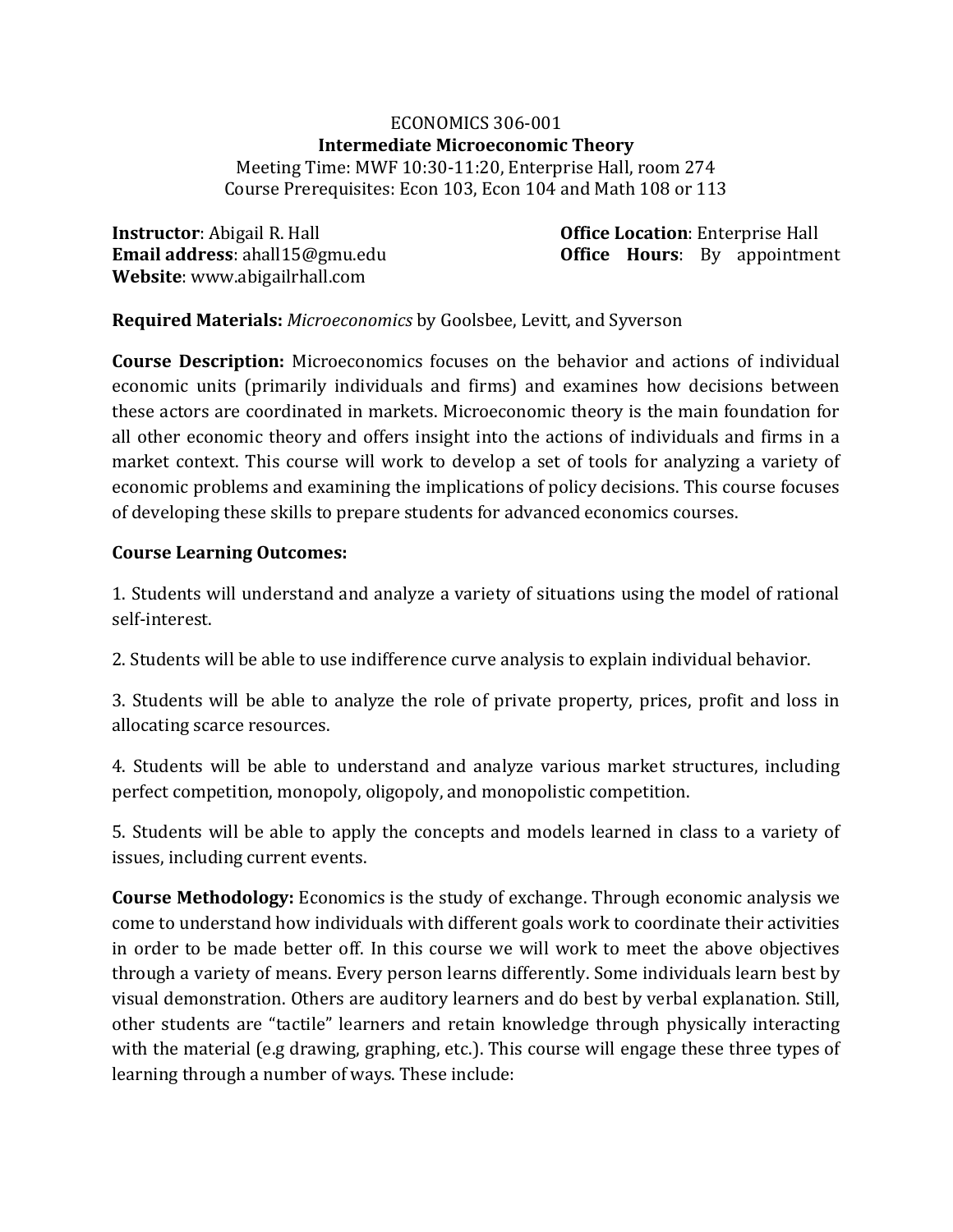A. Lecture/Discussion: The discussion and sharing of knowledge works to sharpen analytical and other skills. Through lecture and in-class discussion students will work to analyze material, formulate ideas and articulate these concepts to others.

B. Individual exams and assignments: Exams, homework, and other assignments work to hone students' writing skills and ability to express complex concepts and ideas in a clear, concise, and comprehensive manner. These assignments serve as a metric through which students may receive feedback on their progress.

**Disability Services:** Students with disabilities who require accommodations for this course are to contact the Office of Disability Services (ODS). Information for students is available here: <http://ods.gmu.edu/> or by phone at (703) 993-2474. All academic accommodations must be arranged through the ODS.

**Academic Honesty:** I take academic honestly *very* seriously and will follow the polices as published by George Mason University. These policies are online and available at: [http://oai.gmu.edu/honor-code/.](http://oai.gmu.edu/honor-code/) It is the responsibility of the student to read and understand what constitutes a violation of the honor code. Claims of ignorance cannot be used to justify dishonest behaviors. All instances of academic dishonesty will be reported through the appropriate channels. In this course, *any student caught engaging in activities which violate the honor code as written by the University will receive a semester grade of "F" for this course.*

**Severe Weather Policy:** If severe weather is expected in the area, please refer to the University website to check the status of classes. Changes will be made to meet course objectives in the event class is cancelled.

# **INSTRUCTOR SPECIFIC GUIDELINES**

**Expectations for the course:** I expect all students to have successfully completed the prerequisites for the course before taking the class. Class will consist of lecture and discussion. I expect students to have read all assigned materials **before coming to class**.

**Attendance Policy**: Each student is responsible for what he or she learns. Attendance is a key to meeting course objectives and for students to adequately learn the presented material. As such, I expect students to attend all classes. If a student needs to miss a class, it the responsibility of that student to obtain all class notes and assignments.

**Communication, and Class Updates**: Occasionally, I may need to update students on class activities and assignments. I will be emailing students at their GMU email address. Students are responsible for checking this email regularly.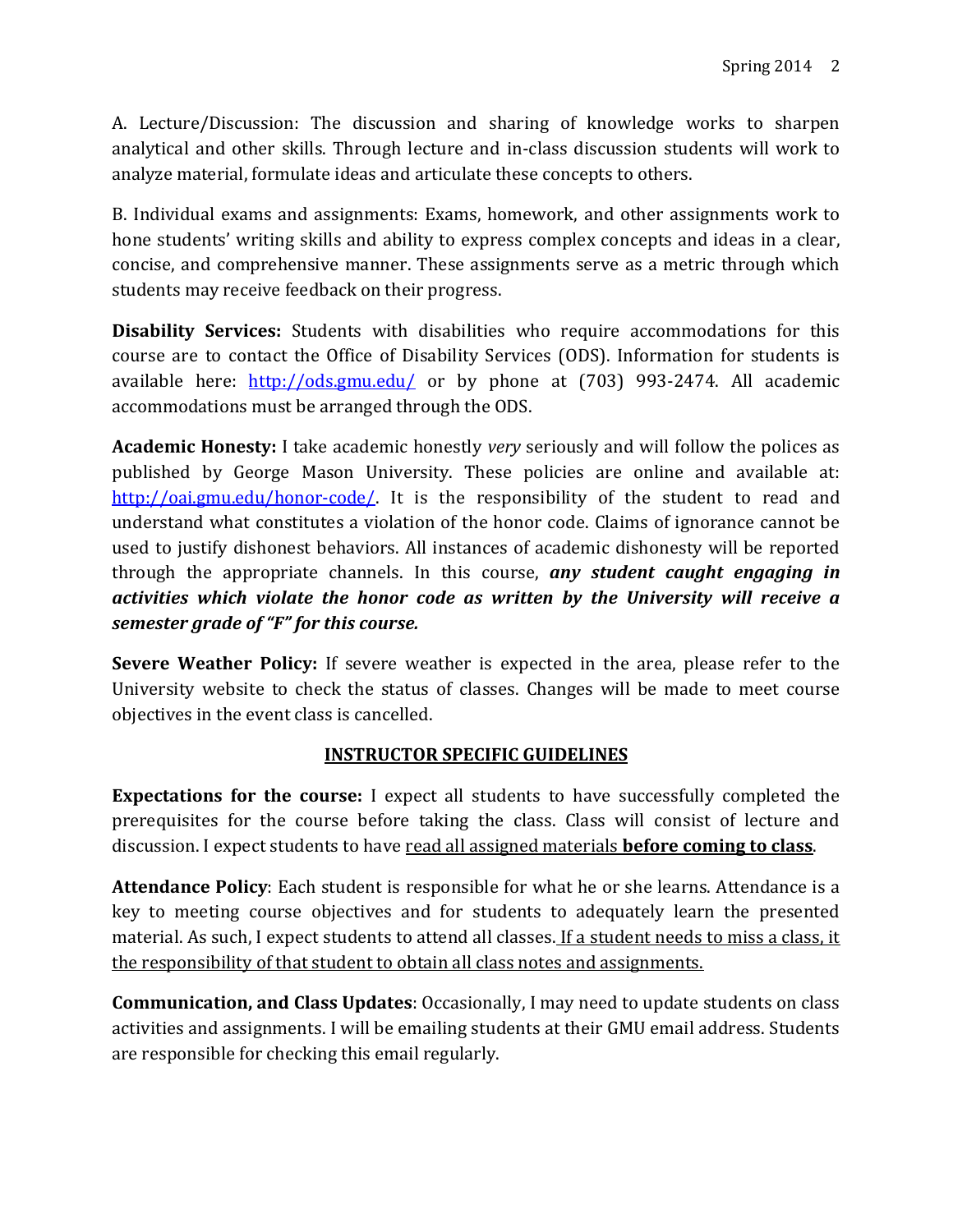I will also post links and other information to class assignments on my website, www.abigailrhall.com. Click on the "Econ 306" button under the "teaching" tab. Relevant information for the course will be on this page. Here you can also access copies of the syllabus, assignment instructions, and problem sets and answer keys.

#### **Other Classroom Notes:**

- 1. Cell phones are to be turned off and put out of sight.
- 2. Cell phone calculators may not be used on exams and no calculators may be shared.
- 3. There is to be no off-task conversation as these can be very disruptive to other students.
- 4. Students will show respect at all times for others.

5. Class will begin on time and end on time. As such, students are expected to be on time. Announcements will be made and all assignments are due at the beginning of class.

**Schedule of Assignments, Exams and Other Important Dates** (Please note we will try to stick to this schedule):

| First day of classes     | Tuesday, January 21           |
|--------------------------|-------------------------------|
| <b>Problem Set 1 Due</b> | <b>Monday, February 3</b>     |
| <b>Midterm Exam 1</b>    | <b>Wednesday, February 12</b> |
| <b>Problem Set 2 Due</b> | <b>Wednesday, March 5</b>     |
| <b>Spring Break</b>      | March 10-March 16             |
| <b>Midterm Exam 2</b>    | <b>Wednesday, March 26</b>    |
| <b>Spring Break</b>      | March 10-March 16             |
| Last day of classes      | Monday, May 5                 |
| <b>Problem Set 3 Due</b> | <b>Wednesday, April 23</b>    |
| Reading Days, no class   | Tuesday, May 6                |
| <b>Final Exam</b>        | <b>Wednesday, May 7</b>       |
|                          | 10:30-1:15                    |
|                          |                               |

## **Course Topics and Outline**

*Chapter Two*: Supply and Demand *Chapter Three:* Market Analysis *Chapter Four*: Consumer Behavior *Chapter Five*: Individual and Market Demand *Chapter Six*: Producer Behavior *Chapter Seven*: Costs *Chapter Eight*: Supply and Demand in Competitive Markets *Chapter Nine*: Market Power and Monopoly *Chapter Ten*: Pricing Strategies *Chapter Twelve*: Game Theory (Time Permitting) *Chapter Sixteen*: Externalities and Public Goods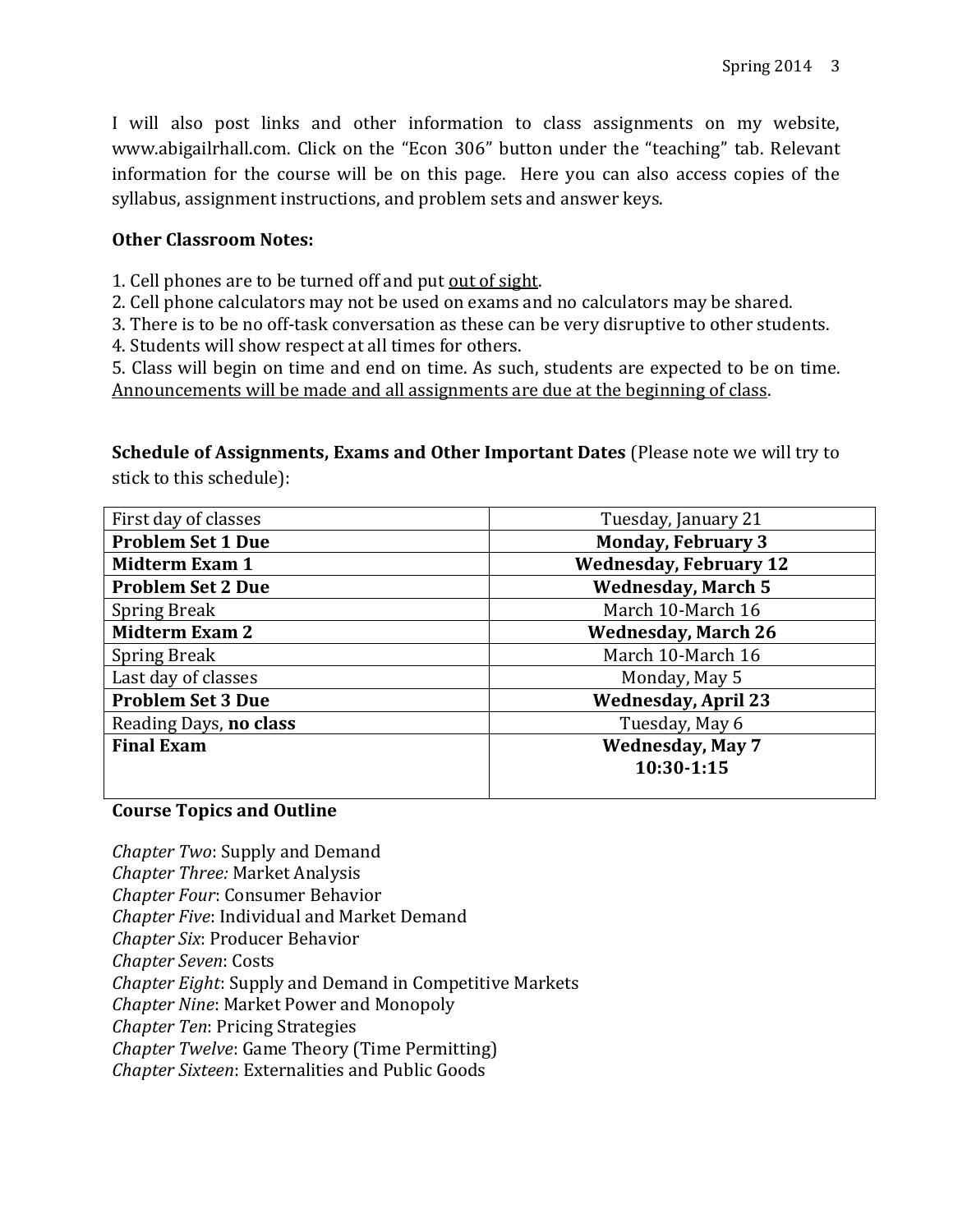## **Course Requirements, Evaluation, and Grading**

Course Specific Grading: Final grades will be based on two (2) midterms during the semester, a comprehensive final, participation, three (3) problem sets, and two (2) "current event cards." Specific requirements for these assignments will be discussed in class. Exams will cover material presented in lecture as well as material in the textbook. Exams will consist of a combination of multiple choice, short answer, and essays.

**Note:** Students are required to bring all necessary materials (e.g. pencil, scantron, calculator, GMU student ID, etc.) to exams. These materials will not be provided.

The final grade is calculated as followed:

| Midterm exams, 40% (20% each)            | 40\%            |
|------------------------------------------|-----------------|
| Homework sets 30% (10% each)             | 20 <sub>%</sub> |
| Current Event Assignments, 10% (5% each) | $10\%$          |
| Comprehensive Final 20%                  | <b>20%</b>      |
|                                          | 100%            |

Participation and Professionalism tax or subsidy, +/- 5%

**There will be no make-up exams.** If a student must miss an exam, this should be discussed with me prior to the exam. In the event of an emergency, students should email me immediately. **Please note that if a student misses an exam and I have not accepted a student's excuse, a grade of "0" will be given**. Note that ignorance of an exam, forgetting, oversleeping, etc. are neither emergencies nor acceptable reasons for missing an exam. **If the absence is excused, one may replace the exam grade of zero with the grade received on the final—hence the final will be worth 40% of the final grade.** 

**There will be no make-up assignments.** Please note that homework assignments may be done in advance of due date so students should be able to complete work in the event a student must miss class. All assignments are due at the beginning of class. I require a hard copy of all assignments. Homework may not be submitted over email.

#### **Grading Scale**

| $A: 93-100$    | $A - 90 - 92$ | B+:88-89      | B: 82-87  | B-:80-81 |
|----------------|---------------|---------------|-----------|----------|
| $C_{1}: 78-79$ | $C: 72-77$    | $C - 70 - 71$ | $D:60-69$ | F: 560   |